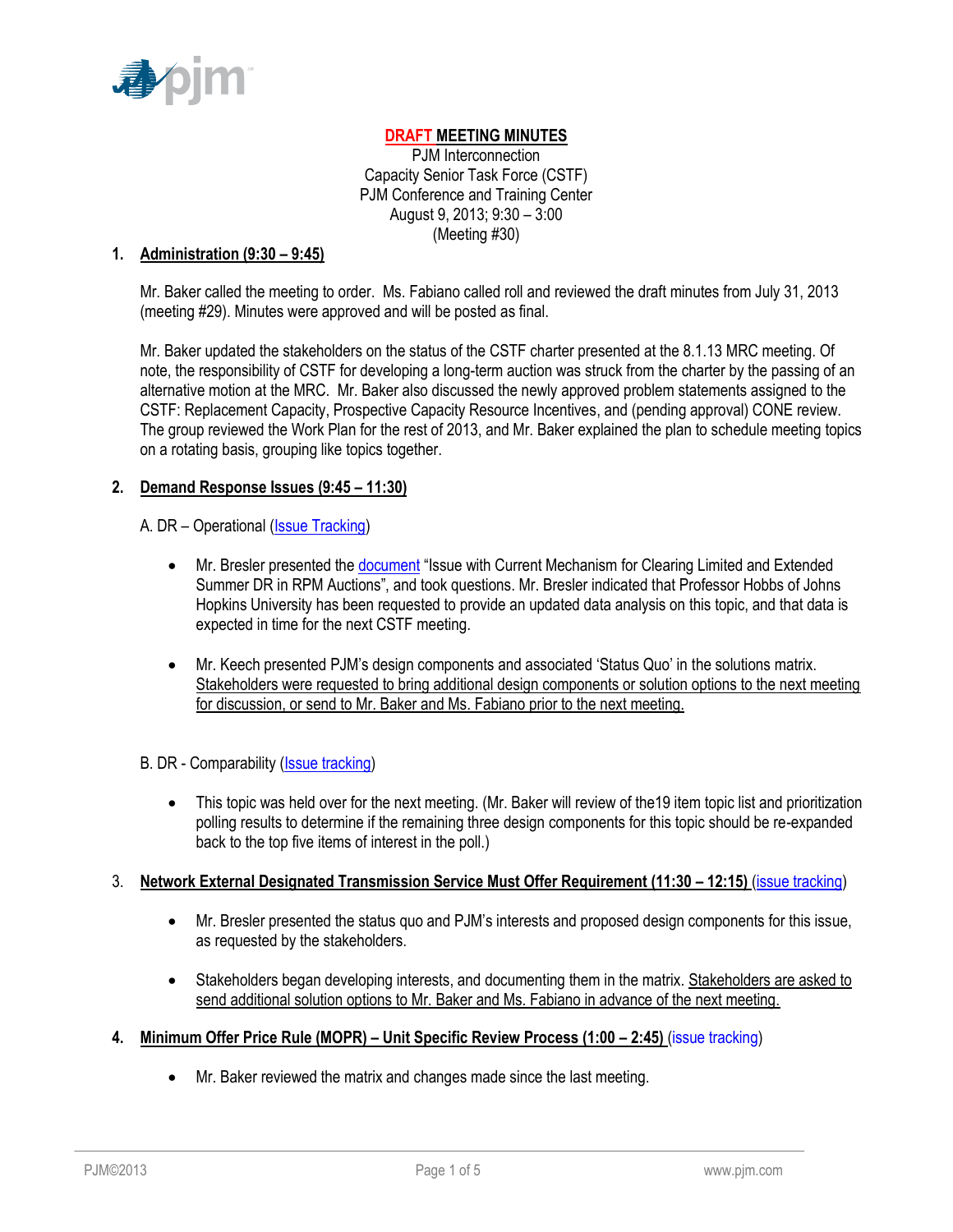

• The stakeholders continued documenting desired solution options, and will be winnowing theses options and beginning to package solutions in the next meeting. The matrix in its post-meeting format has been posted in the meeting materials. Stakeholders are invited to send packages in advance of the meeting.

### **5. Wrap-up and Future Agenda Items (2:45 – 3:00)**

The Stakeholders requested that CSTF meetings be scheduled out through the end of 2013+ as soon as possible.

The "Replacement Capacity" issue's MIC meeting on Aug. 26<sup>th</sup> has been moved to a CSTF meeting on that same date.

#### **Future meeting dates (click on link to register)**

| $1:00 - 4:00$ | In-person & WebEx |
|---------------|-------------------|
| $9:30 - 4:30$ | In-person & WebEx |
| $1:00 - 4:30$ | In-person & WebEx |
| $9:30 - 4:30$ | In-person & WebEx |
| $9:30 - 4:30$ | In-person & WebEx |
| $9:30 - 4:30$ | In-person & WebEx |
| $9:30 - 4:30$ | In-person & WebEx |
|               |                   |

| Author: | Janell Fabiano |
|---------|----------------|
| DM #:   | 762374         |

#### **Anti-trust:**

You may not discuss any topics that violate, or that might appear to violate, the antitrust laws including but not limited to agreements between or among competitors regarding prices, bid and offer practices, availability of service, product design, terms of sale, division of markets, allocation of customers or any other activity that might unreasonably restrain competition. If any of these items are discussed the chair will re-direct the conversation. If the conversation still persists, parties will be asked to leave the meeting or the meeting will be adjourned.

#### **Code of Conduct:**

As a mandatory condition of attendance at today's meeting, attendees agree to adhere to the PJM Code of Conduct as detailed in PJM Manual M-34 section 4.5, including, but not limited to, participants' responsibilities and rules regarding the dissemination of meeting discussion and materials.

#### **Public Meetings/Media Participation:**

Unless otherwise noted, PJM stakeholder meetings are open to the public and to members of the media. Members of the media are asked to announce their attendance at all PJM stakeholder meetings at the beginning of the meeting or at the point they join a meeting already in progress. Members of the Media are reminded that speakers at PJM meetings cannot be quoted without explicit permission from the speaker. PJM Members are reminded that "detailed transcriptional meeting notes" and white board notes from "brainstorming sessions" shall not be disseminated. PJM Members are also not allowed to create audio, video or online recordings of PJM meetings.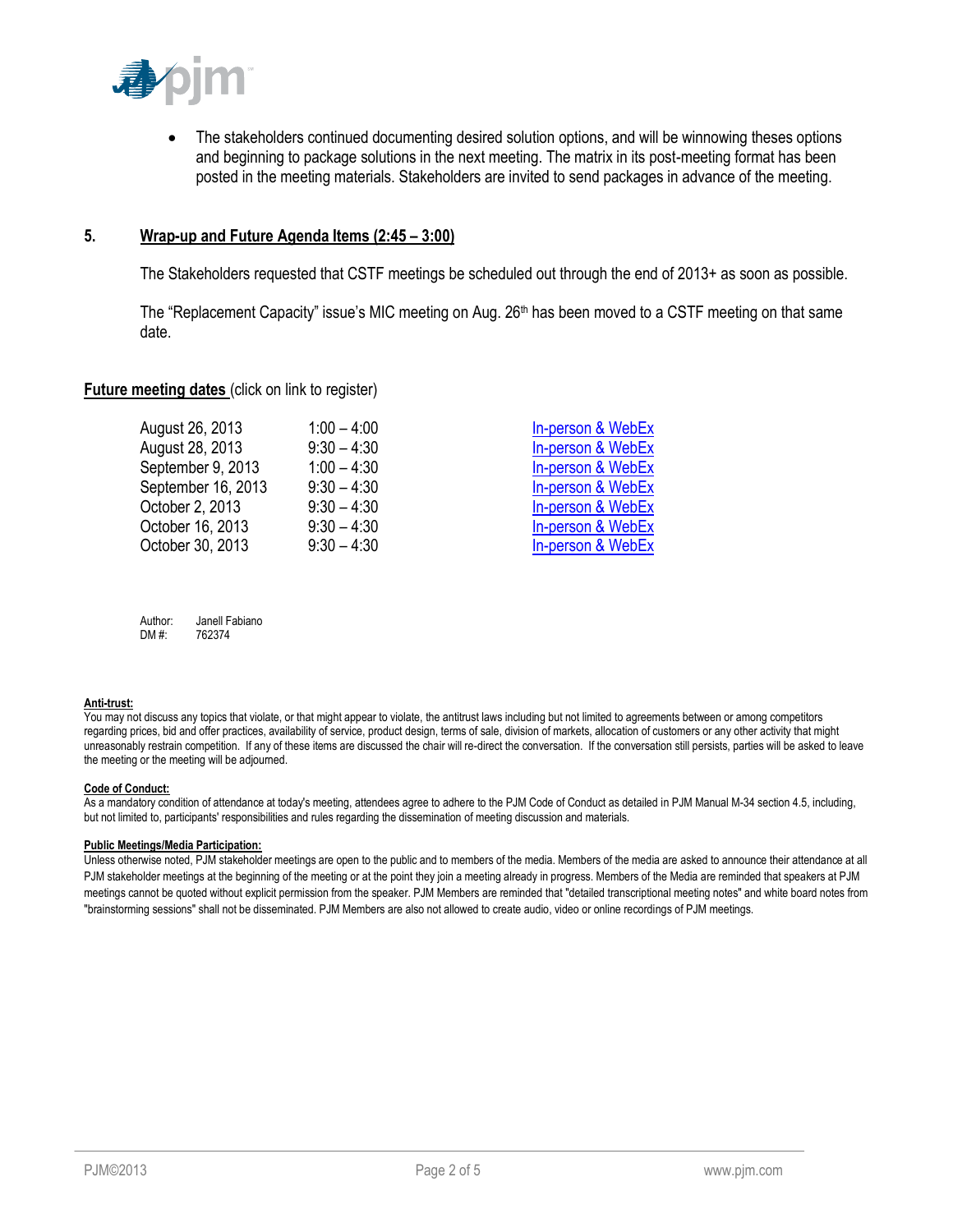

# **Attendees: In Person**

| <b>Last Name</b> | <b>First Name</b> | <b>Company Name</b>                   | Sector                      |
|------------------|-------------------|---------------------------------------|-----------------------------|
| <b>Baker</b>     | Scott             | PJM Interconnection, LLC              | Not Applicable              |
| <b>Bastian</b>   | Jeff              | PJM Interconnection. LLC              | Not Applicable              |
| <b>Bresler</b>   | Stu               | PJM Interconnection, LLC              | Not Applicable              |
| Bryson           | Mike              | PJM Interconnection, LLC              | Not Applicable              |
| Ciabattoni       | Joseph            | PJM Interconnection, LLC              | Not Applicable              |
| Citrolo          | John              | PSEG Energy Resources and Trade LLC   | <b>Transmission Owner</b>   |
| Dugan            | William           | Monitoring Analytics, LLC             | Not Applicable              |
| Fabiano          | Janell            | PJM Interconnection. LLC              | Not Applicable              |
| Fitch            | Neal              | GenOn Energy Management, LLC          | <b>Generation Owner</b>     |
| Ford             | Adrien            | PJM Interconnection, LLC              | Not Applicable              |
| Fuess            | James             | PBF Power Marketing LLC               | <b>Generation Owner</b>     |
| Griffiths        | Daniel            | Comverge                              | Not Applicable              |
| Guerry           | Katie             | EnerNOC, Inc.                         | Other Supplier              |
| Hagaman          | <b>Derek</b>      | Calpine Bethlehem, LLC                | <b>Transmission Owner</b>   |
| Hall $II$        | Walter            | Maryland Public Service Commission    | Not Applicable              |
| Horstmann        | John              | Dayton Power & Light Company (The)    | <b>Transmission Owner</b>   |
| Horton           | Dana              | Appalachian Power Company             | <b>Transmission Owner</b>   |
| Jennings         | Kenneth           | Duke Energy Business Services LLC     | <b>Generation Owner</b>     |
| Keech            | Adam              | PJM Interconnection, LLC              | Not Applicable              |
| Litchfield       | Matt              | CPV Shore, LLC                        | <b>Generation Owner</b>     |
| Mabry            | David             | McNees Wallace & Nurick LLC           | Not Applicable              |
| Moscowitz        | Jody              | PSE&G ER&T                            | <b>Transmission Owner</b>   |
| O'Connell        | Robert            | JPMorgan Ventures Energy Corporation  | Other Supplier              |
| Pratzon          | David             | <b>GT Power Group</b>                 | Not Applicable              |
| Rushing          | Nathan            | CPV Maryland, LLC                     | <b>Generation Owner</b>     |
| Sasser           | Jonathan          | PJM Interconnection, LLC              | Not Applicable              |
| Scheidecker      | Paul              | PJM Interconnection, LLC              | Not Applicable              |
| Stadelmeyer      | Rebecca           | Exelon Business Services Company, LLC | <b>Transmission Owner</b>   |
| Stuchell         | Jeff              | FirstEnergy Solutions Corporation     | <b>Transmission Owner</b>   |
| Tatum            | Ed                | Old Dominion Electric Cooperative     | <b>Electric Distributor</b> |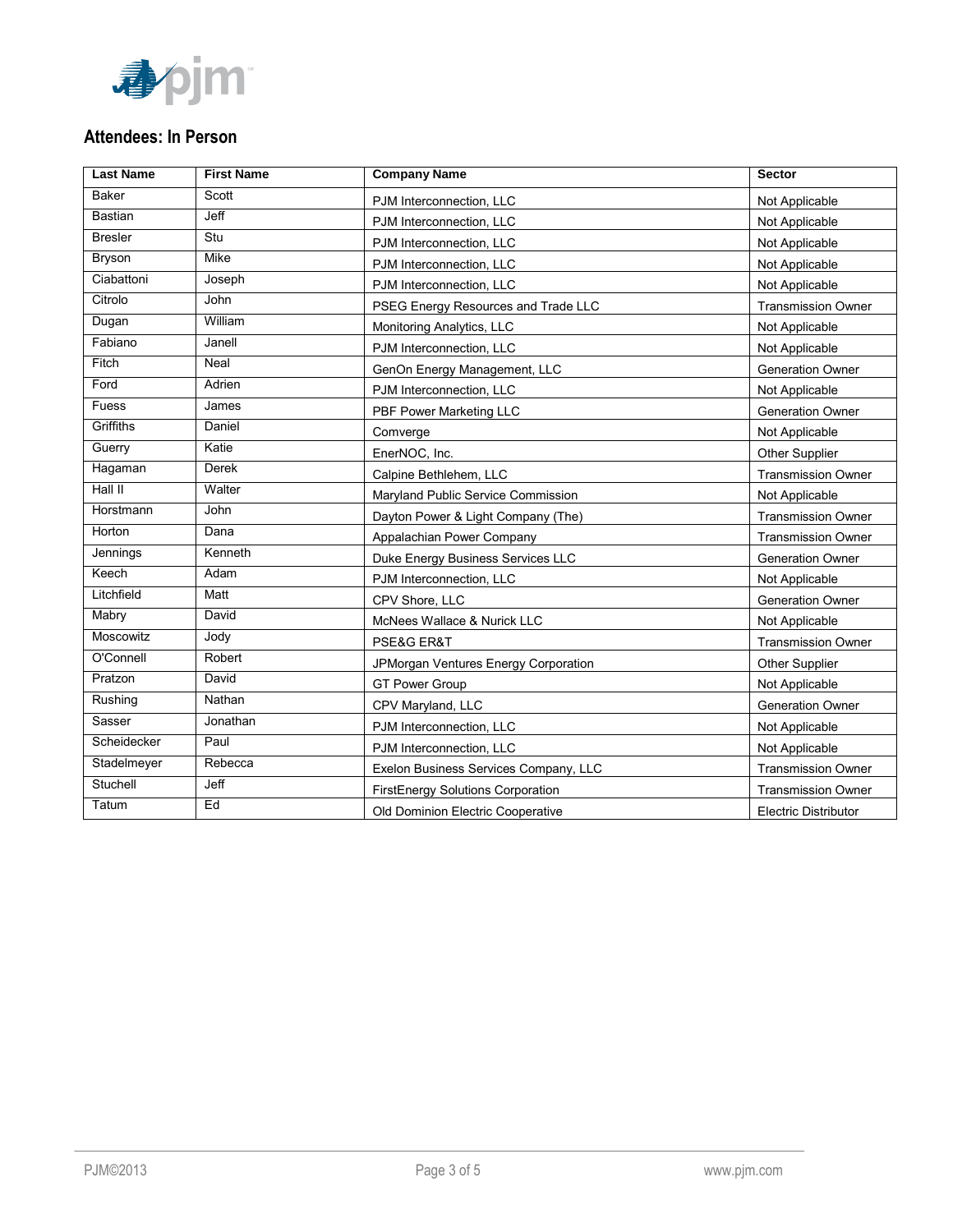

# **Attendees: Teleconference**

| <b>Last Name</b> | <b>First Name</b> | <b>Company Name</b>                            | <b>Sector</b>               |
|------------------|-------------------|------------------------------------------------|-----------------------------|
| Ainspan          | Malcolm           | Energy Curtailment Specialists, Inc.           | <b>Other Supplier</b>       |
| Anders           | David             | PJM Interconnection, LLC                       | Not Applicable              |
| Baran            | Eric              | Allegheny Electric Cooperative, Inc.           | Electric Distributor        |
| <b>Bassett</b>   | Jeffrey           | <b>BP Energy Company</b>                       | Other Supplier              |
| <b>Batta</b>     | Michael           | Virginia Electric & Power Company              | <b>Transmission Owner</b>   |
| Bhavaraju        | Murty             | PJM Interconnection, LLC                       | Not Applicable              |
| Bolan            | Martin            | First Energy Solutions Corp.                   | <b>Transmission Owner</b>   |
| Borgatti         | Michael           | Gable and Associates                           | Not Applicable              |
| Breidenbaugh     | Aaron             | EnerNOC. Inc.                                  | <b>Other Supplier</b>       |
| <b>Brodbeck</b>  | John              | Potomac Electric Power Company                 | Electric Distributor        |
| Campbell         | <b>Bruce</b>      | EnergyConnect, Inc.                            | <b>Other Supplier</b>       |
| Canter           | David             | <b>AEP</b>                                     | <b>Transmission Owner</b>   |
| Carretta         | Kenneth           | PSEG Energy Resources and Trade LLC            | <b>Transmission Owner</b>   |
| Clover           | Bernita           | Duquesne Light Company                         | <b>Transmission Owner</b>   |
| De Geeter        | Ralph             | Public Service Commission of Maryland          | Not Applicable              |
| Demuynck         | Rene              | New Jersey Board of Public Utilities           | Not Applicable              |
| DeNavas          | Joe               | Potomac Electric Power Company                 | Electric Distributor        |
| Eber             | Jim               | Commonwealth Edison Company                    | <b>Transmission Owner</b>   |
| Falin            | Tom               | PJM Interconnection, LLC                       | Not Applicable              |
| Farber           | John              | DE Public Service Commission                   | Not Applicable              |
| Filomena         | Guy               | Customized Energy Solutions, Ltd.*             | Not Applicable              |
| Flaherty         | Dale              | Duquesne Light Company                         | <b>Transmission Owner</b>   |
| Gil              | David             | NextEra Energy Power Marketing, LLC            | <b>Generation Owner</b>     |
| Gilani           | Rehan             | ConEdison Energy, Inc.                         | Other Supplier              |
| Glazer           | Craig             | PJM Interconnection, LLC                       | Not Applicable              |
| Godson           | Gloria            | Potomac Electric Power Company                 | <b>Electric Distributer</b> |
| Gowrishankar     | Vignesh           | Other                                          | Not Applicable              |
| Greening         | Michele           | PPL EnergyPlus, L.L.C.                         | <b>Transmission Owner</b>   |
| Heizer           | Fred              | Ohio PUC                                       | Not Applicable              |
| Higgins          | Craig             | North Carolina Electric Membership Corporation | <b>Electric Distributor</b> |
| Hoatson          | Tom               | Riverside Generating, LLC                      | Other Supplier              |
| Horning          | Lynn              | PJM Interconnection, LLC                       | Not Applicable              |
| Hough            | James             | PSEG Energy Resources and Trade LLC            | <b>Transmission Owner</b>   |
| Huntoon          | Stephen           | NextEra Energy Power Marketing, LLC            | Generation Owner            |
| Hyzinski         | Tom               | PPL Energy Plus, LLC                           | <b>Transmission Owner</b>   |
| Jablonski        | James             | Borough of Butler, Butler Electric Division    | Electric Distributor        |
| Kopon            | Owen              | Brickfield, Burchett, Ritts, and Stone, PC     | Not Applicable              |
| LaRocque         | Matt              | PJM Interconnection, LLC                       | Not Applicable              |
| Lieberman        | Steven            | Old Dominion Electric Cooperative              | <b>Electric Distributor</b> |
| Lindeman         | Tony              | FirstEnergy Solutions Corp                     | <b>Transmission Owner</b>   |
| Mahoney          | Julie             | New York State Electric & Gas Corp.            | Other Supplier              |
| Mancuso          | Maria             | Baltimore Gas and Electric Company             | <b>Transmission Owner</b>   |
| Martin           | Valerie           | The Federal Energy Regulatory Commission       | Not Applicable              |
| Marzewski        | Skyler            | Monitoring Analytics, LLC                      | Not Applicable              |